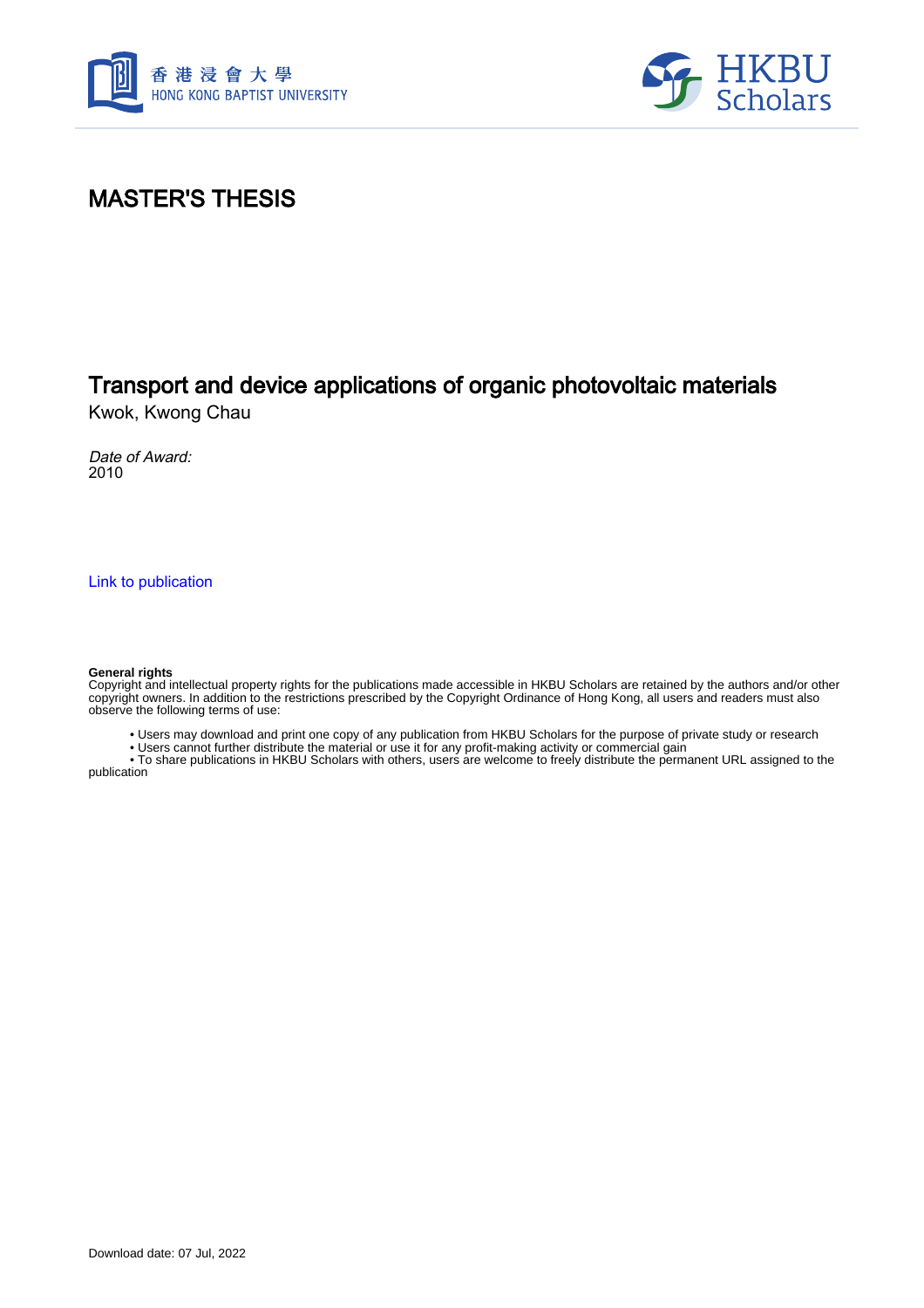## **Transport and Device Applications of**

# **Organic Photovoltaic Materials**

KWOK Kwong Chau

 A thesis submitted in partial fulfillment of the requirements for the degree of

Master of Philosophy

Principal Supervisor: Prof. SO Shu Kong Hong Kong Baptist University July 2010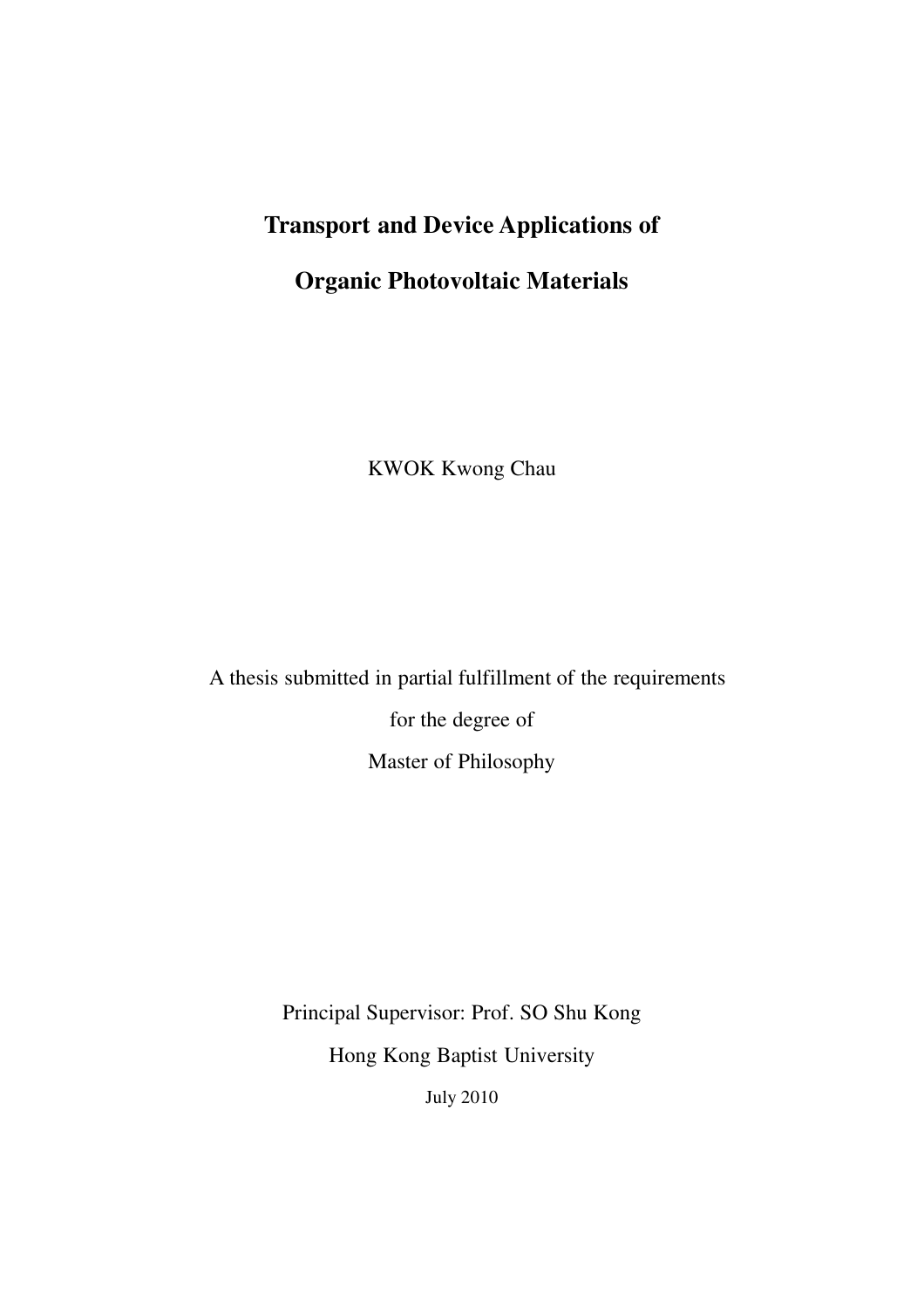#### **Abstract**

Organic photovoltaic (OPV) cells have received much attention in the past decade. The low cost in fabrication and flexibility are the potentials for commercializing the device. Recently, the power conversion efficiency (PCE) of small molecule OPV cells has reached about 1 to 4%. In this thesis, we first focused on fabricating a standard small molecule device in order to reach the benchmark of PCE. Then, the influences of transition metal oxides (TMOs) treatment and thermal annealing on the standard cells were investigated. Additionally, in the standard cells, the insertion of the exciton blocking layer bathocuproine (BCP) improves the efficiency significantly. To provide a detailed description of its improvement on the cells, the electrical properties, such as electron mobility and traps density, of BCP were characterized. Three techniques were applied for the characterization, including transient electroluminescence (EL), time-of-flight (TOF) and organic thin film transistors (OTFTs) measurements. In particular, a recipe of studying the *n*-type OTFT was developed based on the BCP's devices. Also, various treatments on the contact between the active layer BCP and the source and drain electrodes (BCP/Al), and the interface between the gate dielectric and BCP  $(SiO<sub>2</sub>/BCP)$  for optimizing the performance of the BCP-based OTFTs will be demonstrated.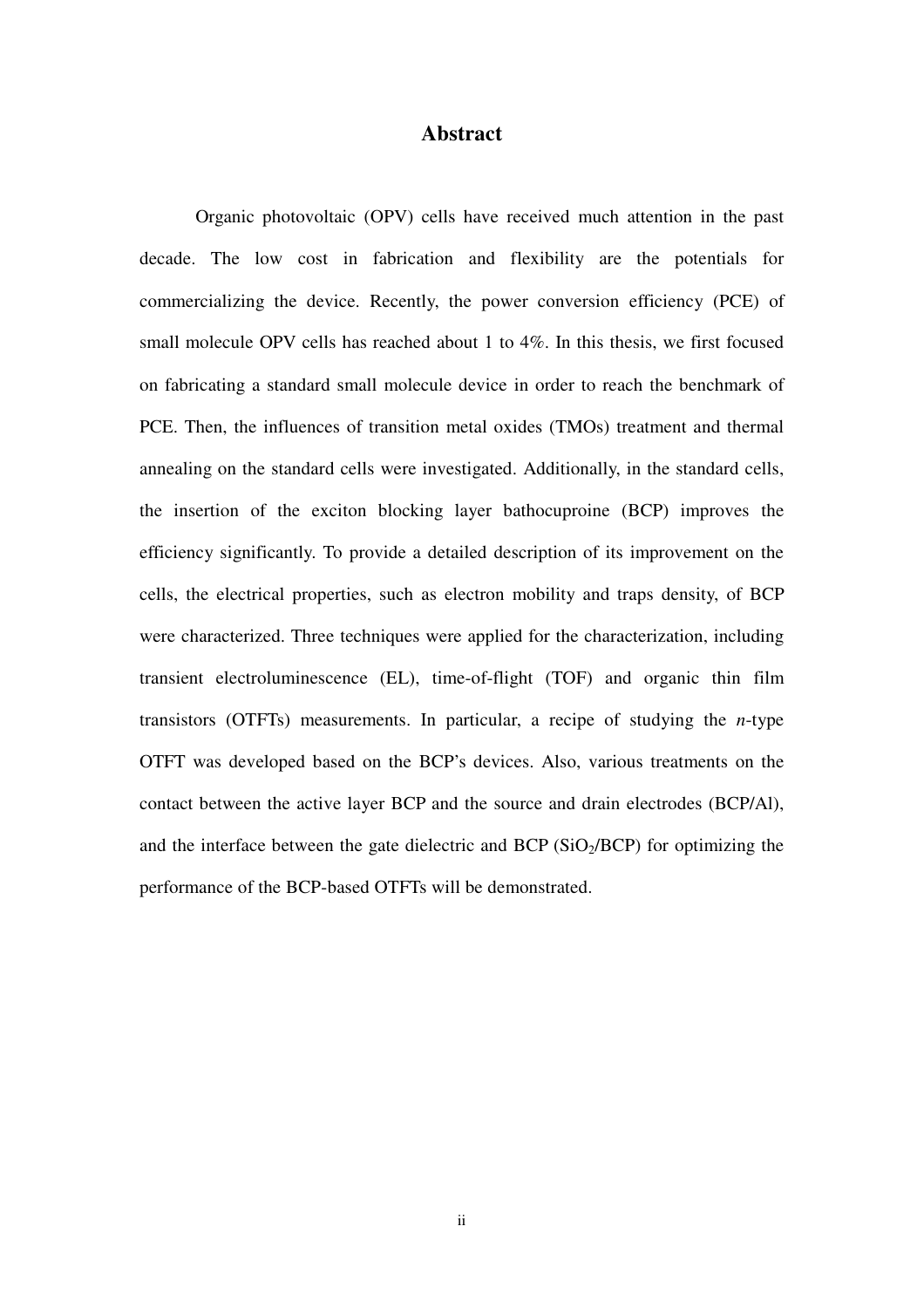#### **Table of Contents**

| <b>Declaration</b>                                         | $\mathbf{i}$    |
|------------------------------------------------------------|-----------------|
| <b>Abstract</b>                                            | $\ddot{\rm ii}$ |
| <b>Acknowledgements</b>                                    | iii             |
| <b>Table of Contents</b>                                   | iv              |
| <b>List of Tables</b>                                      | viii            |
| <b>List of Figures</b>                                     | X               |
| <b>Chapter 1. Introduction</b>                             | $\mathbf{1}$    |
| Introduction of organic semiconductors<br>1.1              | 1               |
| Introduction of organic photovoltaic (OPV) cells<br>1.2    | $\overline{2}$  |
| Characteristic of OPV cells<br>1.2.1                       | 3               |
| Architectures of OPV cells<br>1.2.2                        | 7               |
| Current development of OPV cells<br>1.3                    | 9               |
| Motivation and objective of research<br>1.4                | 12              |
| Chapter 1<br>References                                    | 14              |
| <b>Chapter 2. Theoretical concept</b>                      | 17              |
| Charge transport mechanism in organic semiconductor<br>2.1 | 17              |
| Poole Frenkel model<br>2.1.1                               | 19              |
| Gaussian Disorder Model (GDM)<br>2.1.2                     | 20              |
| Charge injection mechanism in organic semiconductor<br>2.2 | 22              |
| Thermionic emission<br>2.2.1                               | 22              |
| 2.2.2<br>Tunneling                                         | 24              |
| Mechanism of OPV cells<br>2.3                              | 25              |
| Working principle of OPV cells<br>2.3.1                    | 25              |
| 2.3.2<br>Factors limiting the parameters of OPV cells      | 29              |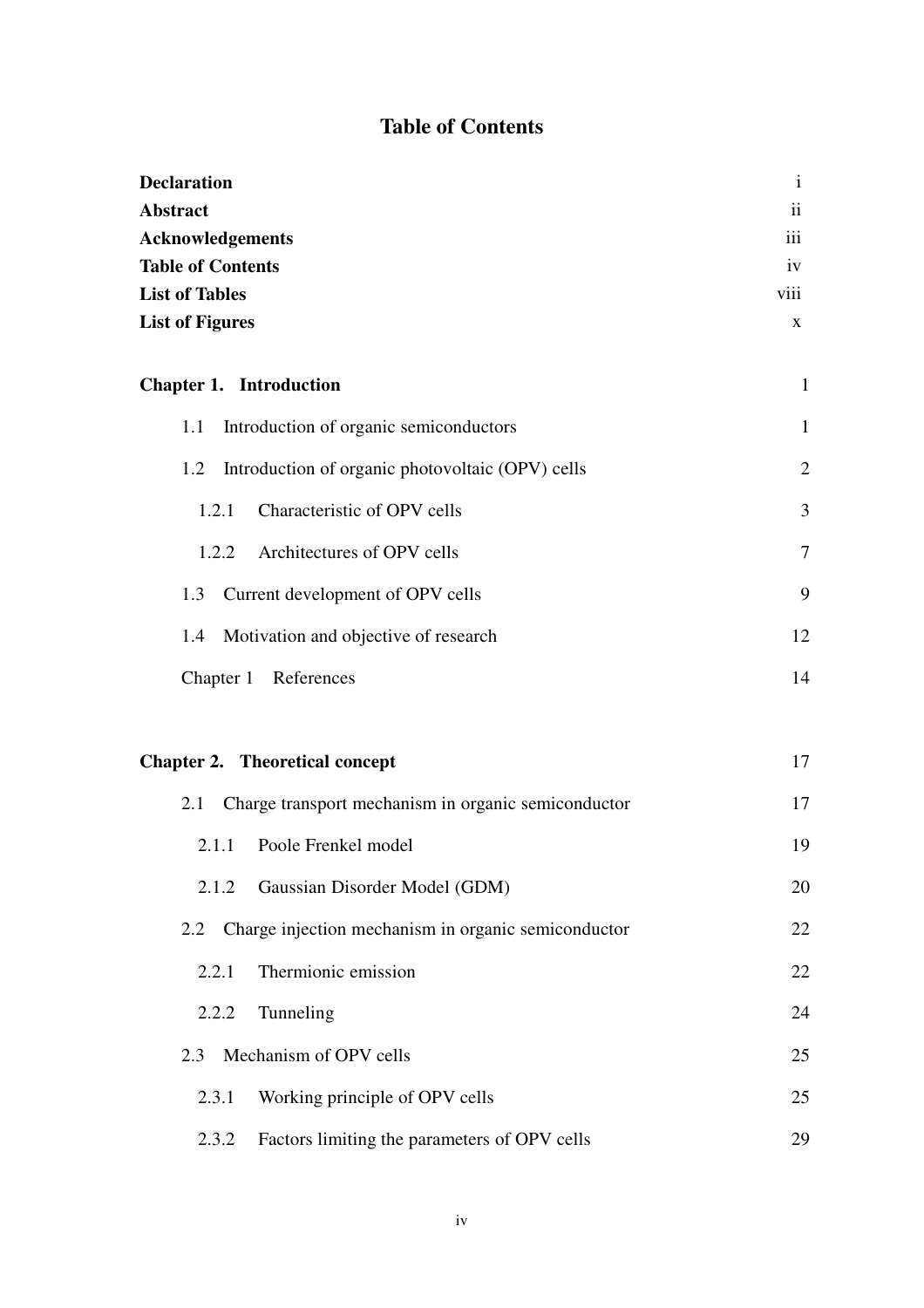| 2.3.3     | Review of metal oxides on OPV cells                             | 31 |
|-----------|-----------------------------------------------------------------|----|
| 2.3.4     | Introduction of transition metal oxides (TMOs)                  | 34 |
| 2.4       | Mechanism of organic thin film transistor (OTFT)                | 35 |
| 2.4.1     | Working principle of OTFT                                       | 35 |
| 2.4.2     | Extraction of concerned parameters                              | 38 |
|           | Chapter 2 References                                            | 41 |
|           |                                                                 |    |
|           | <b>Chapter 3. Experimental details</b>                          | 43 |
| 3.1       | Purification of organic materials                               | 43 |
| 3.1.1     | Small molecule material                                         | 43 |
| 3.1.2     | Polymeric material                                              | 45 |
| 3.2       | Sample preparation                                              | 47 |
| 3.2.1     | Pre-treatment of substrate                                      | 47 |
|           | Substrate for OPV, TOF and transient EL measurements<br>3.2.1.1 | 47 |
|           | Substrate for OTFT measurement<br>3.2.1.2                       | 48 |
| 3.2.2     | Sample fabrication                                              | 49 |
|           | 3.2.2.1 Spin coating                                            | 49 |
|           | 3.2.2.2 Thermal evaporation                                     | 51 |
| 3.2.3     | Sample encapsulation                                            | 54 |
| 3.3       | Organic photovoltaic cells measurement                          | 55 |
| 3.4       | Characterization techniques                                     | 57 |
| 3.4.1     | Transient Electroluminescence (EL) measurement                  | 57 |
| 3.4.2     | Time-of-flight (TOF) measurement                                | 59 |
| 3.4.3     | Organic thin film transistor (OTFT) measurement                 | 62 |
| Chapter 3 | References                                                      | 65 |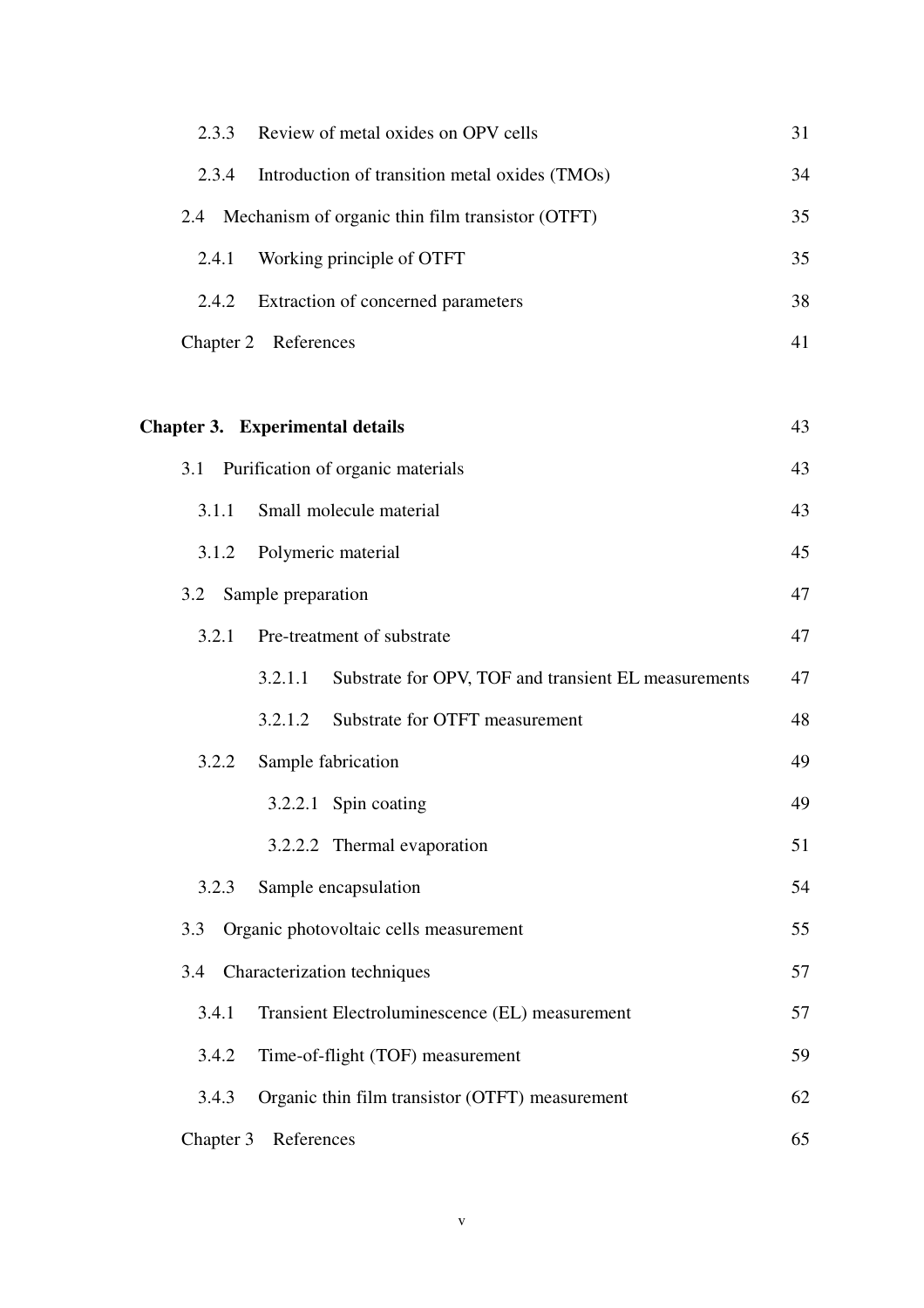|       | Chapter 4. Fabrication and characterization of small molecular OPV cells | 67  |
|-------|--------------------------------------------------------------------------|-----|
| 4.1   | Effect of the buffer layer BCP on small molecular OPV cells              | 67  |
| 4.1.1 | <b>Experimental details</b>                                              | 69  |
| 4.1.2 | Results and discussions                                                  | 70  |
|       | 4.2 Photovoltaic characteristics with transition metal oxides (TMOs)     | 74  |
| 4.2.1 | Experimental details                                                     | 74  |
| 4.2.2 | Results and discussions                                                  | 76  |
| 4.3   | Thermal annealing effect on the standard cells                           | 82  |
| 4.3.1 | <b>Experimental details</b>                                              | 84  |
| 4.3.2 | Results and discussions                                                  | 85  |
| 4.4   | Summary                                                                  | 91  |
|       | Chapter 4 References                                                     | 92  |
|       |                                                                          |     |
|       | Chapter 5. Transport properties of bathocuproine (BCP)                   | 93  |
| 5.1   | Introduction                                                             | 93  |
| 5.2   | <b>Experimental details</b>                                              | 98  |
| 5.2.1 | Transient Electroluminescence (EL) measurement                           | 98  |
| 5.2.2 | Time-of-flight (TOF) measurement                                         | 100 |
| 5.2.3 | Organic thin film transistors (OTFTs) measurement                        | 102 |
| 5.3   | Results and discussion                                                   | 105 |
| 5.3.1 | Electron mobility of BCP extracted by transient EL measurement           | 105 |
| 5.3.2 | Electron mobility of BCP extracted by TOF measurement                    | 110 |
| 5.3.3 | Output characteristics of BCP-based OTFT                                 | 114 |
|       | 5.3.3.1 Modification of the contact of BCP/Al interface                  | 114 |
|       | 5.3.3.2 Various treatments on the $SiO2/$ BCP interface                  | 123 |